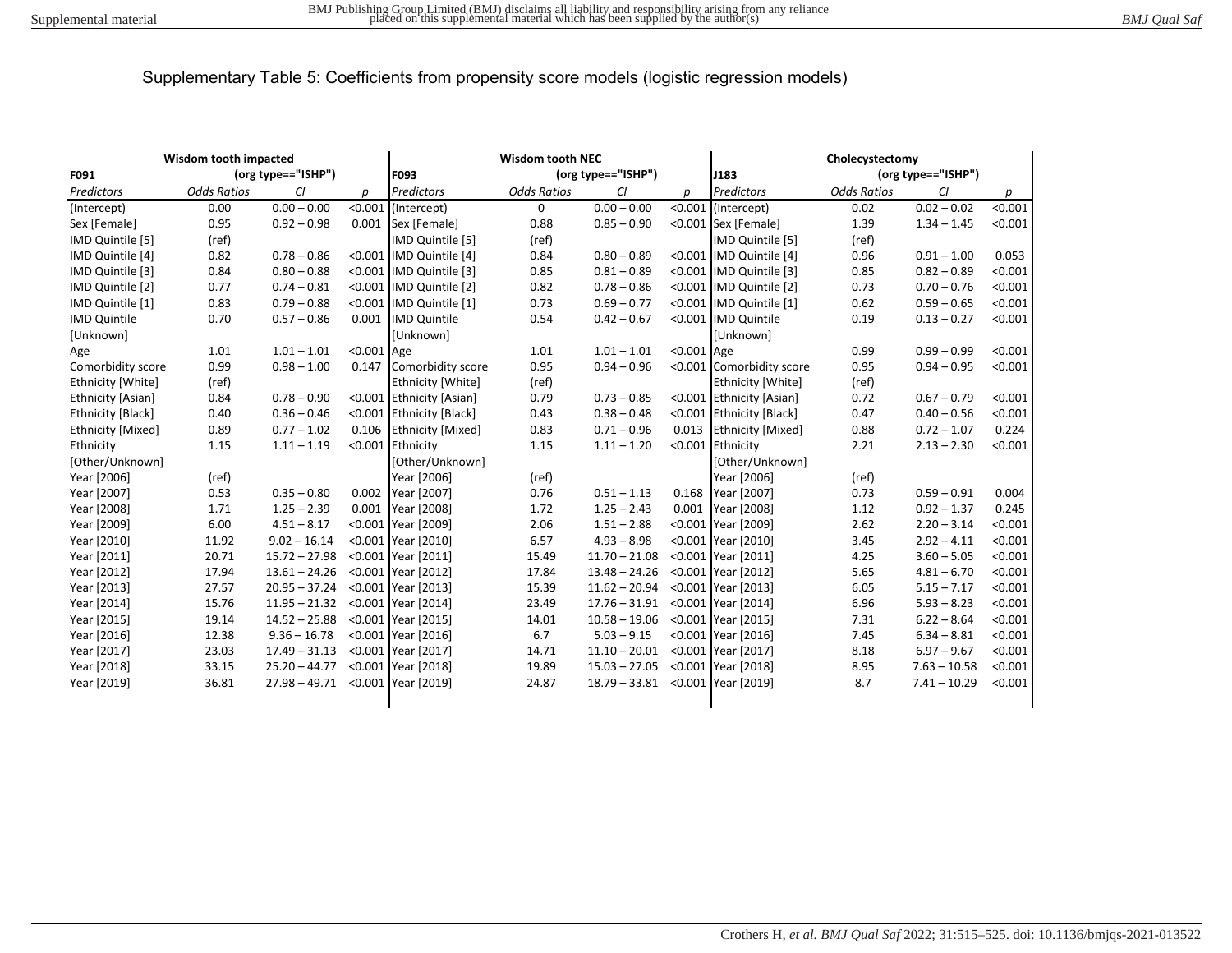| UH repair (prosthetics) |                    |                    | <b>UH repair (sutures)</b> |                            |                    |                 | VH repair (prosthetics) |                          |                    |                         |         |
|-------------------------|--------------------|--------------------|----------------------------|----------------------------|--------------------|-----------------|-------------------------|--------------------------|--------------------|-------------------------|---------|
| T242                    |                    | (org type=="ISHP") |                            | (org type=="ISHP")<br>T243 |                    |                 | T272                    |                          | (org type=="ISHP") |                         |         |
| Predictors              | <b>Odds Ratios</b> | CI                 | p                          | Predictors                 | <b>Odds Ratios</b> | CI              | р                       | <b>Predictors</b>        | <b>Odds Ratios</b> | CI                      | р       |
| (Intercept)             | 0.05               | $0.04 - 0.07$      |                            | $< 0.001$ (Intercept)      | 0                  | $0.00 - 0.01$   |                         | <0.001 (Intercept)       | 0.07               | $0.05 - 0.09$           | < 0.001 |
| Sex [Female]            | 0.7                | $0.68 - 0.73$      |                            | <0.001 Sex [Female]        | 0.83               | $0.79 - 0.86$   |                         | <0.001 Sex [Female]      | 0.78               | $0.74 - 0.83$           | < 0.001 |
| IMD Quintile [5]        | (ref)              |                    |                            | IMD Quintile [5]           | (ref)              |                 |                         | <b>IMD Quintile [5]</b>  | (ref)              |                         |         |
| IMD Quintile [4]        | 0.92               | $0.88 - 0.97$      | 0.003                      | IMD Quintile [4]           | 0.89               | $0.84 - 0.94$   |                         | <0.001 IMD Quintile [4]  | 0.95               | $0.88 - 1.04$           | 0.258   |
| IMD Quintile [3]        | 0.81               | $0.77 - 0.86$      |                            | <0.001 IMD Quintile [3]    | 0.78               | $0.74 - 0.83$   |                         | <0.001 IMD Quintile [3]  | 0.79               | $0.73 - 0.86$           | < 0.001 |
| IMD Quintile [2]        | 0.71               | $0.67 - 0.75$      |                            | <0.001 IMD Quintile [2]    | 0.73               | $0.69 - 0.78$   |                         | <0.001 IMD Quintile [2]  | 0.66               | $0.60 - 0.72$           | < 0.001 |
| IMD Quintile [1]        | 0.63               | $0.60 - 0.67$      |                            | <0.001 IMD Quintile [1]    | 0.7                | $0.66 - 0.74$   |                         | <0.001 IMD Quintile [1]  | 0.6                | $0.55 - 0.66$           | < 0.001 |
| <b>IMD Quintile</b>     | 0.38               | $0.27 - 0.52$      |                            | <0.001 IMD Quintile        | 0.34               | $0.24 - 0.47$   |                         | <0.001 IMD Quintile      | 0.67               | $0.47 - 0.95$           | 0.028   |
| [Unknown]               |                    |                    |                            | [Unknown]                  |                    |                 |                         | [Unknown]                |                    |                         |         |
| Age                     | 0.99               | $0.99 - 0.99$      | $< 0.001$ Age              |                            | 1.02               | $1.02 - 1.02$   | <0.001 Age              |                          | 0.99               | $0.98 - 0.99$           | < 0.001 |
| Comorbidity score       | 0.95               | $0.94 - 0.95$      |                            | <0.001 Comorbidity score   | 0.94               | $0.93 - 0.94$   |                         | <0.001 Comorbidity score | 0.94               | $0.93 - 0.95$           | < 0.001 |
| Ethnicity [White]       | (ref)              |                    |                            | <b>Ethnicity [White]</b>   | (ref)              |                 |                         | <b>Ethnicity [White]</b> | (ref)              |                         |         |
| Ethnicity [Asian]       | 0.57               | $0.51 - 0.65$      |                            | <0.001 Ethnicity [Asian]   | 0.66               | $0.58 - 0.74$   |                         | <0.001 Ethnicity [Asian] | 0.51               | $0.40 - 0.63$           | < 0.001 |
| Ethnicity [Black]       | 0.33               | $0.28 - 0.39$      |                            | <0.001 Ethnicity [Black]   | 0.33               | $0.28 - 0.38$   |                         | <0.001 Ethnicity [Black] | 0.43               | $0.34 - 0.54$           | < 0.001 |
| Ethnicity [Mixed]       | 0.85               | $0.68 - 1.05$      | 0.143                      | <b>Ethnicity [Mixed]</b>   | 0.54               | $0.43 - 0.68$   |                         | <0.001 Ethnicity [Mixed] | 0.89               | $0.62 - 1.25$           | 0.522   |
| Ethnicity               | 1.85               | $1.77 - 1.93$      |                            | <0.001 Ethnicity           | 1.87               | $1.79 - 1.96$   |                         | <0.001 Ethnicity         | 2.16               | $2.02 - 2.32$           | < 0.001 |
| [Other/Unknown]         |                    |                    |                            | [Other/Unknown]            |                    |                 |                         | [Other/Unknown]          |                    |                         |         |
| Year [2006]             | (ref)              |                    |                            | Year [2006]                | (ref)              |                 |                         | Year [2006]              | (ref)              |                         |         |
| Year [2007]             | 0.2                | $0.14 - 0.29$      |                            | <0.001 Year [2007]         | 2.8                | $1.91 - 4.24$   |                         | <0.001 Year [2007]       | 0.26               | $0.15 - 0.45$           | < 0.001 |
| Year [2008]             | 1.11               | $0.88 - 1.41$      | 0.388                      | Year [2008]                | 3.82               | $2.64 - 5.71$   |                         | <0.001 Year [2008]       | 0.7                | $0.46 - 1.06$           | 0.091   |
| Year [2009]             | 2.35               | $1.90 - 2.92$      |                            | <0.001 Year [2009]         | 6.29               | $4.40 - 9.33$   |                         | <0.001 Year [2009]       | 1.21               | $0.84 - 1.76$           | 0.308   |
| Year [2010]             | 4.48               | $3.68 - 5.51$      |                            | <0.001 Year [2010]         | 12.13              | $8.57 - 17.84$  |                         | <0.001 Year [2010]       | 3.28               | $2.39 - 4.60$           | < 0.001 |
| Year [2011]             | 6.19               | $5.10 - 7.58$      |                            | <0.001 Year [2011]         | 16.45              | $11.66 - 24.13$ |                         | <0.001 Year [2011]       | 5.46               | $4.03 - 7.59$           | < 0.001 |
| Year [2012]             | 6.92               | $5.71 - 8.47$      |                            | <0.001 Year [2012]         | 20.57              | $14.61 - 30.13$ |                         | <0.001 Year [2012]       | 6.19               | $4.58 - 8.58$           | < 0.001 |
| Year [2013]             | 8.13               | $6.71 - 9.93$      |                            | <0.001 Year [2013]         | 22.23              | $15.80 - 32.55$ |                         | <0.001 Year [2013]       | 7.67               | $5.69 - 10.61$          | < 0.001 |
| Year [2014]             | 8.28               | $6.84 - 10.11$     |                            | <0.001 Year [2014]         | 25.82              | $18.37 - 37.76$ |                         | <0.001 Year [2014]       | 8.76               | $6.50 - 12.09$          | < 0.001 |
| Year [2015]             | 10.05              | $8.31 - 12.27$     |                            | <0.001 Year [2015]         | 25.74              | $18.31 - 37.65$ |                         | <0.001 Year [2015]       | 11.22              | $8.35 - 15.48$          | < 0.001 |
| Year [2016]             | 10.7               | $8.86 - 13.07$     |                            | <0.001 Year [2016]         | 29.45              | $20.96 - 43.05$ |                         | <0.001 Year [2016]       | 12.87              | $9.57 - 17.77$          | < 0.001 |
| Year [2017]             | 11.85              | $9.81 - 14.47$     |                            | <0.001 Year [2017]         | 30.45              | $21.68 - 44.50$ |                         | <0.001 Year [2017]       | 14.68              | $10.92 - 20.24$         | < 0.001 |
| Year [2018]             | 12.65              | $10.47 - 15.44$    |                            | <0.001 Year [2018]         | 36.4               | $25.93 - 53.18$ |                         | <0.001 Year [2018]       | 14.1               | $10.48 - 19.46$         | < 0.001 |
| Year [2019]             | 12.17              | $10.07 - 14.86$    |                            | <0.001 Year [2019]         | 37.26              | $26.54 - 54.45$ |                         | <0.001 Year [2019]       | 14.73              | $10.94 - 20.34 < 0.001$ |         |
|                         |                    |                    |                            |                            |                    |                 |                         |                          |                    |                         |         |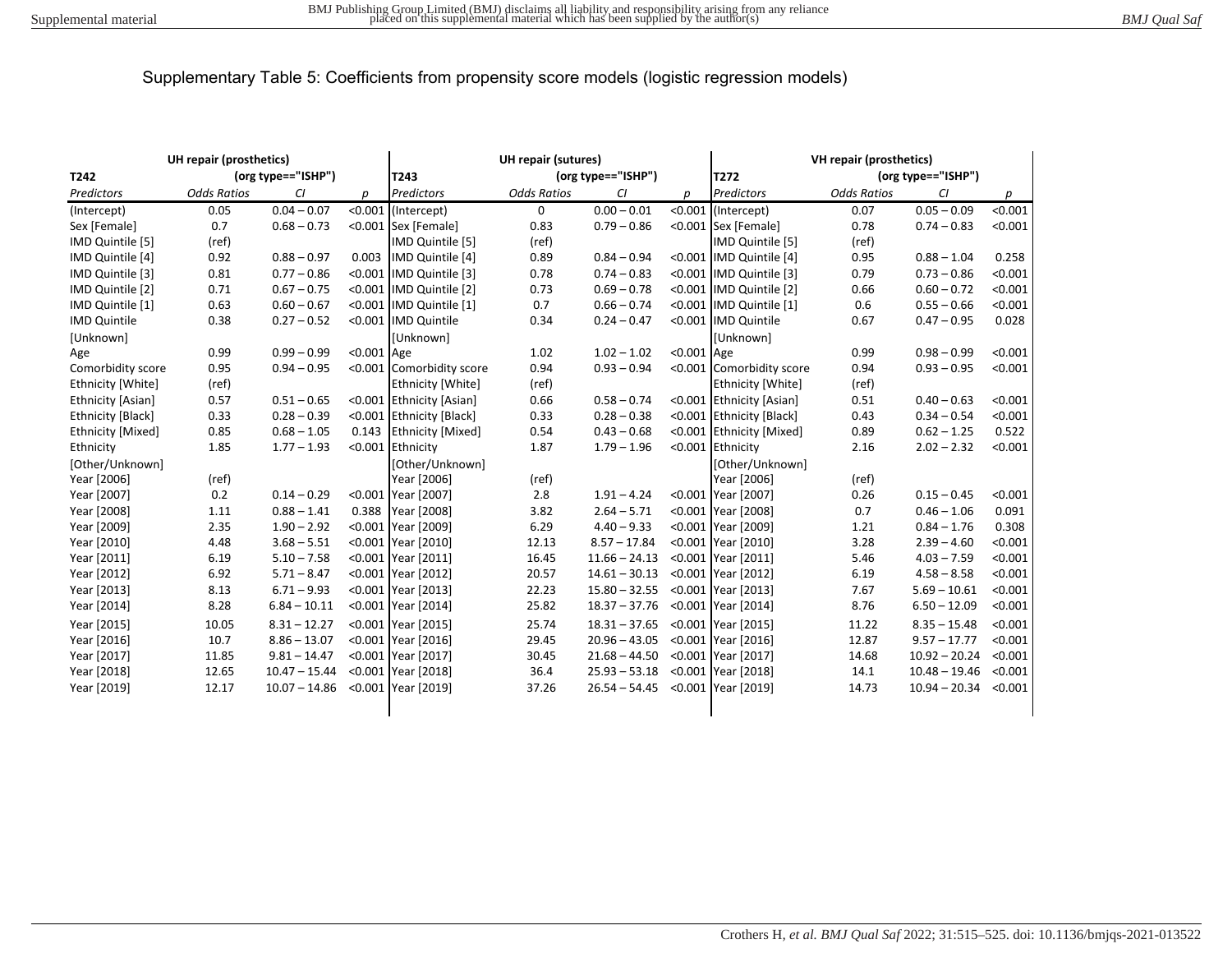| THR (NEC)           |                    |                |           | <b>TKR</b> (cemented)      |                    |                 |                            | TKR (no cement)          |                    |                         |         |
|---------------------|--------------------|----------------|-----------|----------------------------|--------------------|-----------------|----------------------------|--------------------------|--------------------|-------------------------|---------|
| W391                | (org type=="ISHP") |                |           | (org type=="ISHP")<br>W401 |                    |                 | W411<br>(org type=="ISHP") |                          |                    |                         |         |
| Predictors          | <b>Odds Ratios</b> | CI             | р         | Predictors                 | <b>Odds Ratios</b> | CI              | p                          | Predictors               | <b>Odds Ratios</b> | CI                      | р       |
| (Intercept)         | 0.04               | $0.03 - 0.06$  | < 0.001   | (Intercept)                | 0.03               | $0.02 - 0.04$   |                            | <0.001 (Intercept)       | 0.01               | $0.01 - 0.02$           | < 0.001 |
| Sex [Female]        | 0.96               | $0.88 - 1.03$  | 0.26      | Sex [Female]               | 0.94               | $0.91 - 0.97$   |                            | <0.001 Sex [Female]      | 0.99               | $0.93 - 1.04$           | 0.6     |
| IMD Quintile [5]    | (ref)              |                |           | IMD Quintile [5]           | (ref)              |                 |                            | IMD Quintile [5]         | (ref)              |                         |         |
| IMD Quintile [4]    | 0.85               | $0.76 - 0.95$  |           | 0.004 IMD Quintile [4]     | 0.89               | $0.85 - 0.93$   |                            | <0.001 IMD Quintile [4]  | 0.92               | $0.85 - 0.99$           | 0.03    |
| IMD Quintile [3]    | 0.73               | $0.65 - 0.82$  |           | <0.001 IMD Quintile [3]    | 0.79               | $0.75 - 0.82$   |                            | <0.001 IMD Quintile [3]  | 0.71               | $0.66 - 0.77$           | < 0.001 |
| IMD Quintile [2]    | 0.53               | $0.46 - 0.59$  |           | <0.001 IMD Quintile [2]    | 0.69               | $0.66 - 0.73$   |                            | <0.001 IMD Quintile [2]  | 0.56               | $0.51 - 0.62$           | < 0.001 |
| IMD Quintile [1]    | 0.43               | $0.37 - 0.49$  |           | <0.001 IMD Quintile [1]    | 0.58               | $0.54 - 0.61$   |                            | <0.001 IMD Quintile [1]  | 0.46               | $0.41 - 0.51$           | < 0.001 |
| <b>IMD</b> Quintile | 0.16               | $0.06 - 0.35$  |           | <0.001 IMD Quintile        | 0.23               | $0.18 - 0.29$   |                            | <0.001 IMD Quintile      | 0.16               | $0.08 - 0.29$           | < 0.001 |
| [Unknown]           |                    |                |           | <b>[Unknown]</b>           |                    |                 |                            | [Unknown]                |                    |                         |         |
| Age                 | $\mathbf{1}$       | $1.00 - 1.01$  | 0.006 Age |                            | 1                  | $1.00 - 1.00$   | 0.033 Age                  |                          | 1.01               | $1.01 - 1.01$           | < 0.001 |
| Comorbidity score   | 0.93               | $0.92 - 0.95$  |           | <0.001 Comorbidity score   | 0.94               | $0.93 - 0.94$   |                            | <0.001 Comorbidity score | 0.93               | $0.92 - 0.94$           | < 0.001 |
| Ethnicity [White]   | (ref)              |                |           | <b>Ethnicity [White]</b>   | (ref)              |                 |                            | <b>Ethnicity [White]</b> | (ref)              |                         |         |
| Ethnicity [Asian]   | 0.44               | $0.19 - 0.85$  |           | 0.027 Ethnicity [Asian]    | 0.66               | $0.59 - 0.73$   |                            | <0.001 Ethnicity [Asian] | 0.47               | $0.37 - 0.58$           | < 0.001 |
| Ethnicity [Black]   | 0.18               | $0.08 - 0.33$  |           | <0.001 Ethnicity [Black]   | 0.36               | $0.28 - 0.46$   |                            | <0.001 Ethnicity [Black] | 0.28               | $0.18 - 0.42$           | < 0.001 |
| Ethnicity [Mixed]   | 0.54               | $0.16 - 1.39$  |           | 0.255 Ethnicity [Mixed]    | 0.91               | $0.64 - 1.27$   |                            | 0.599 Ethnicity [Mixed]  | 0.62               | $0.34 - 1.06$           | 0.096   |
| Ethnicity           | 3.94               | $3.60 - 4.31$  |           | <0.001 Ethnicity           | 2.55               | $2.44 - 2.67$   |                            | <0.001 Ethnicity         | 1.6                | $1.48 - 1.73$           | < 0.001 |
| [Other/Unknown]     |                    |                |           | [Other/Unknown]            |                    |                 |                            | [Other/Unknown]          |                    |                         |         |
| Year [2006]         | (ref)              |                |           | Year [2006]                | (ref)              |                 |                            | Year [2006]              | (ref)              |                         |         |
| Year [2007]         | 1.64               | $1.19 - 2.29$  | 0.003     | Year [2007]                | 1.94               | $1.49 - 2.57$   |                            | <0.001 Year [2007]       | 1.75               | $1.24 - 2.50$           | 0.002   |
| Year [2008]         | 1.25               | $0.91 - 1.75$  |           | 0.176 Year [2008]          | 2.72               | $2.11 - 3.57$   |                            | <0.001 Year [2008]       | 1.26               | $0.88 - 1.84$           | 0.214   |
| Year [2009]         | 2.67               | $1.97 - 3.67$  |           | <0.001 Year [2009]         | 4.24               | $3.30 - 5.51$   |                            | <0.001 Year [2009]       | 9.78               | $7.28 - 13.43$          | < 0.001 |
| Year [2010]         | 7.46               | $5.62 - 10.09$ |           | <0.001 Year [2010]         | 9.07               | $7.15 - 11.68$  |                            | <0.001 Year [2010]       | 11.29              | $8.42 - 15.50$          | < 0.001 |
| Year [2011]         | 10.52              | $7.93 - 14.21$ |           | <0.001 Year [2011]         | 10.73              | $8.47 - 13.80$  |                            | <0.001 Year [2011]       | 16.66              | $12.44 - 22.85$         | < 0.001 |
| Year [2012]         | 9.23               | $6.93 - 12.52$ |           | <0.001 Year [2012]         | 12.37              | $9.78 - 15.90$  |                            | <0.001 Year [2012]       | 20.07              | $14.99 - 27.52$         | < 0.001 |
| Year [2013]         | 7.22               | $5.39 - 9.84$  |           | <0.001 Year [2013]         | 14.93              | $11.82 - 19.16$ |                            | <0.001 Year [2013]       | 15.47              | $11.50 - 21.29$         | < 0.001 |
| Year [2014]         | 1.82               | $1.28 - 2.61$  |           | 0.001 Year [2014]          | 16.89              | $13.39 - 21.67$ |                            | <0.001 Year [2014]       | 19.82              | $14.79 - 27.22$         | < 0.001 |
| Year [2015]         | 5.18               | $3.76 - 7.22$  |           | <0.001 Year [2015]         | 20.02              | $15.87 - 25.67$ |                            | <0.001 Year [2015]       | 26.3               | $19.63 - 36.10$         | < 0.001 |
| Year [2016]         | 5.25               | $3.75 - 7.45$  |           | <0.001 Year [2016]         | 22.19              | $17.60 - 28.44$ |                            | <0.001 Year [2016]       | 27.2               | $20.27 - 37.37$         | < 0.001 |
| Year [2017]         | 2.91               | $1.96 - 4.32$  |           | <0.001 Year [2017]         | 23.1               | $18.32 - 29.60$ |                            | <0.001 Year [2017]       | 29.5               | $21.97 - 40.57$         | < 0.001 |
| Year [2018]         | 0.68               | $0.33 - 1.27$  |           | 0.252 Year [2018]          | 26.56              | $21.07 - 34.04$ |                            | <0.001 Year [2018]       | 32.27              | $23.99 - 44.45$         | < 0.001 |
| Year [2019]         | 2.3                | $1.48 - 3.54$  |           | <0.001 Year [2019]         | 27.3               | $21.66 - 34.98$ |                            | <0.001 Year [2019]       | 35.04              | $26.08 - 48.21$ < 0.001 |         |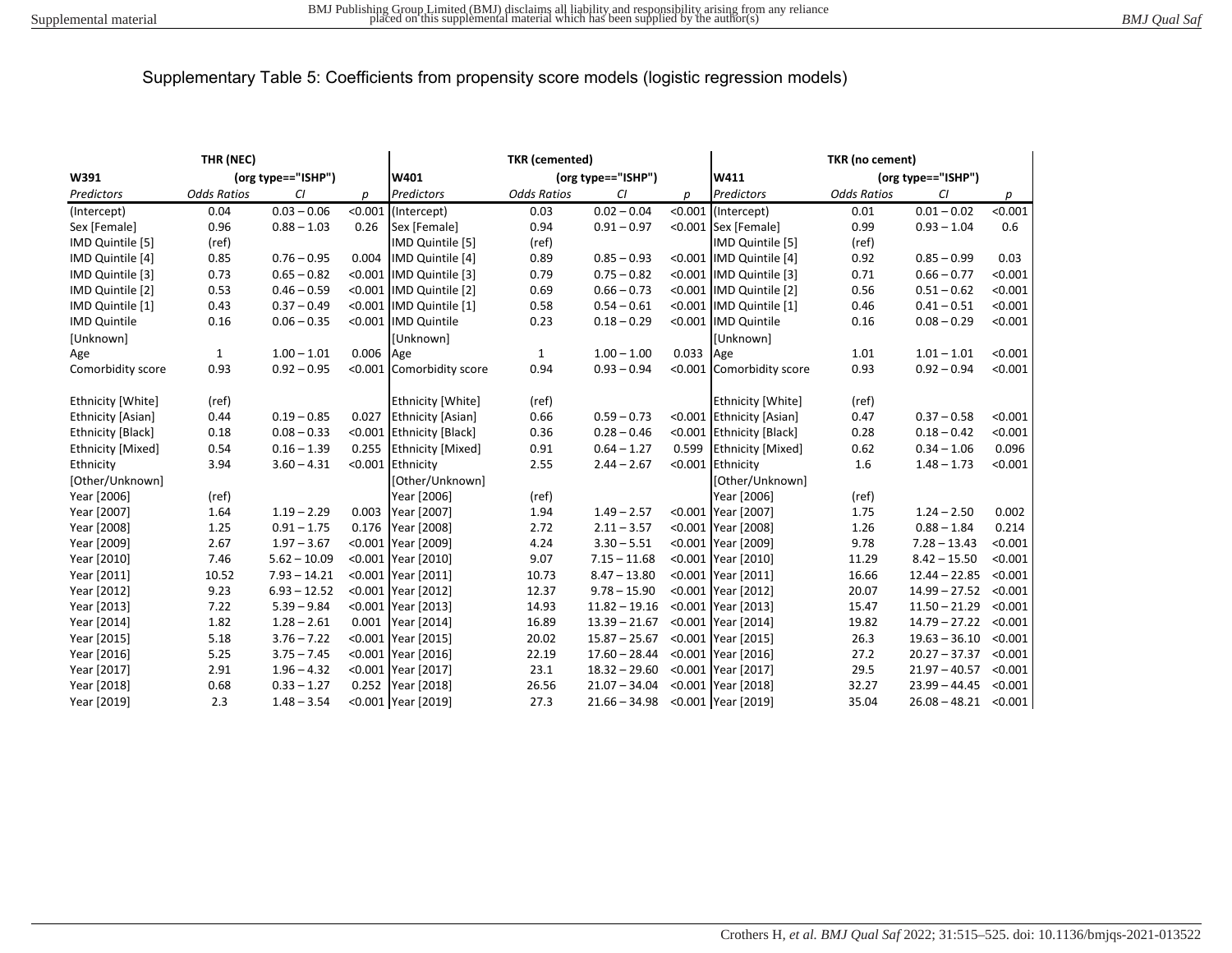| <b>Prostate resection</b> |                    |                    | Hysterectomy |                          |                    |                    | <b>IH repair (prosthetics)</b> |                           |                    |                    |         |
|---------------------------|--------------------|--------------------|--------------|--------------------------|--------------------|--------------------|--------------------------------|---------------------------|--------------------|--------------------|---------|
| M653                      |                    | (org type=="ISHP") |              | Q074                     |                    | (org type=="ISHP") |                                | T212                      |                    | (org type=="ISHP") |         |
| Predictors                | <b>Odds Ratios</b> | CI                 | D            | Predictors               | <b>Odds Ratios</b> | CI                 | D                              | Predictors                | <b>Odds Ratios</b> | CI                 | p       |
| (Intercept)               | 0.11               | $0.08 - 0.13$      |              | <0.001 (Intercept)       | 0.02               | $0.01 - 0.04$      |                                | <0.001 (Intercept)        | 0.06               | $0.04 - 0.07$      | < 0.001 |
| Sex [Female]              | 3.56               | $2.03 - 5.99$      |              | <0.001 Sex [Female]      | 1.76               | $1.04 - 3.22$      | 0.05                           | Sex [Female]              | 0.92               | $0.82 - 1.05$      | 0.218   |
| IMD Quintile [5]          | (ref)              |                    |              | IMD Quintile [5]         | (ref)              |                    |                                | IMD Quintile [5]          | (ref)              |                    |         |
| IMD Quintile [4]          | 1.01               | $0.95 - 1.07$      |              | 0.758 IMD Quintile [4]   | 0.91               | $0.86 - 0.96$      |                                | 0.001 IMD Quintile [4]    | 0.92               | $0.86 - 0.98$      | 0.014   |
| IMD Quintile [3]          | 0.96               | $0.91 - 1.02$      | 0.212        | IMD Quintile [3]         | 0.87               | $0.83 - 0.92$      |                                | <0.001 IMD Quintile [3]   | 0.74               | $0.69 - 0.79$      | < 0.001 |
| IMD Quintile [2]          | 0.76               | $0.72 - 0.82$      |              | <0.001 IMD Quintile [2]  | 0.74               | $0.70 - 0.78$      |                                | <0.001   IMD Quintile [2] | 0.66               | $0.61 - 0.71$      | < 0.001 |
| IMD Quintile [1]          | 0.56               | $0.52 - 0.61$      |              | <0.001 IMD Quintile [1]  | 0.6                | $0.57 - 0.64$      |                                | <0.001 IMD Quintile [1]   | 0.58               | $0.54 - 0.63$      | < 0.001 |
| <b>IMD Quintile</b>       | 0.32               | $0.20 - 0.48$      |              | <0.001 IMD Quintile      | 0.27               | $0.18 - 0.38$      |                                | <0.001 IMD Quintile       | 0.38               | $0.24 - 0.56$      | < 0.001 |
| [Unknown]                 |                    |                    |              | [Unknown]                |                    |                    |                                | [Unknown]                 |                    |                    |         |
| Age                       | 0.97               | $0.97 - 0.98$      | <0.001 Age   |                          | 0.95               | $0.95 - 0.95$      | $< 0.001$ Age                  |                           | 0.99               | $0.99 - 0.99$      | < 0.001 |
| Comorbidity score         | 0.91               | $0.90 - 0.91$      |              | <0.001 Comorbidity score | 0.81               | $0.81 - 0.82$      |                                | <0.001 Comorbidity score  | 0.95               | $0.94 - 0.95$      | < 0.001 |
| Ethnicity [White]         | (ref)              |                    |              | Ethnicity [White]        | (ref)              |                    |                                | Ethnicity [White]         | (ref)              |                    |         |
| Ethnicity [Asian]         | 0.71               | $0.63 - 0.81$      |              | <0.001 Ethnicity [Asian] | 0.68               | $0.61 - 0.75$      |                                | <0.001 Ethnicity [Asian]  | 0.79               | $0.67 - 0.93$      | 0.004   |
| Ethnicity [Black]         | 0.28               | $0.21 - 0.38$      |              | <0.001 Ethnicity [Black] | 0.53               | $0.47 - 0.61$      |                                | <0.001 Ethnicity [Black]  | 0.39               | $0.26 - 0.55$      | < 0.001 |
| Ethnicity [Mixed]         | 1.2                | $0.84 - 1.66$      | 0.295        | <b>Ethnicity [Mixed]</b> | 0.89               | $0.72 - 1.09$      | 0.271                          | <b>Ethnicity [Mixed]</b>  | 0.92               | $0.59 - 1.38$      | 0.685   |
| Ethnicity                 | 2.87               | $2.73 - 3.02$      |              | <0.001 Ethnicity         | 2.46               | $2.35 - 2.57$      |                                | <0.001 Ethnicity          | 1.97               | $1.86 - 2.10$      | < 0.001 |
| [Other/Unknown]           |                    |                    |              | [Other/Unknown]          |                    |                    |                                | [Other/Unknown]           |                    |                    |         |
| Year [2006]               | (ref)              |                    |              | Year [2006]              | (ref)              |                    |                                | Year [2006]               | (ref)              |                    |         |
| Year [2007]               | 0.41               | $0.31 - 0.54$      |              | <0.001 Year [2007]       | 0.3                | $0.17 - 0.52$      |                                | <0.001 Year [2007]        | 0.49               | $0.33 - 0.74$      | 0.001   |
| Year [2008]               | 1.43               | $1.16 - 1.77$      |              | 0.001 Year [2008]        | 2.82               | $2.03 - 3.98$      |                                | <0.001 Year [2008]        | 1.12               | $0.81 - 1.57$      | 0.5     |
| Year [2009]               | 2.1                | $1.72 - 2.58$      |              | <0.001 Year [2009]       | 7.01               | $5.19 - 9.72$      |                                | <0.001 Year [2009]        | 2.45               | $1.83 - 3.34$      | < 0.001 |
| Year [2010]               | 3.4                | $2.82 - 4.13$      |              | <0.001 Year [2010]       | 13.59              | $10.14 - 18.71$    |                                | <0.001 Year [2010]        | 5.55               | $4.23 - 7.42$      | < 0.001 |
| Year [2011]               | 4.49               | $3.74 - 5.43$      |              | <0.001 Year [2011]       | 20.39              | $15.26 - 28.02$    |                                | <0.001 Year [2011]        | 7.76               | $5.95 - 10.33$     | < 0.001 |
| Year [2012]               | 6.02               | $5.03 - 7.25$      |              | <0.001 Year [2012]       | 22.47              | $16.82 - 30.85$    |                                | <0.001 Year [2012]        | 9.44               | $7.25 - 12.55$     | < 0.001 |
| Year [2013]               | 6.89               | $5.76 - 8.30$      |              | <0.001 Year [2013]       | 27.18              | $20.36 - 37.30$    |                                | <0.001 Year [2013]        | 10.46              | $8.04 - 13.88$     | < 0.001 |
| Year [2014]               | 7.18               | $6.01 - 8.64$      |              | <0.001 Year [2014]       | 28.74              | $21.54 - 39.42$    |                                | <0.001 Year [2014]        | 11.72              | $9.02 - 15.53$     | < 0.001 |
| Year [2015]               | 7.86               | $6.58 - 9.46$      |              | <0.001 Year [2015]       | 32.58              | $24.44 - 44.67$    |                                | <0.001 Year [2015]        | 12.88              | $9.91 - 17.07$     | < 0.001 |
| Year [2016]               | 8.3                | $6.95 - 10.00$     |              | <0.001 Year [2016]       | 35.25              | $26.44 - 48.33$    |                                | <0.001 Year [2016]        | 14                 | $10.77 - 18.56$    | < 0.001 |
| Year [2017]               | 8.2                | $6.86 - 9.87$      |              | <0.001 Year [2017]       | 33.07              | $24.80 - 45.35$    |                                | <0.001 Year [2017]        | 15.09              | $11.62 - 19.99$    | < 0.001 |
| Year [2018]               | 8.81               | $7.37 - 10.62$     |              | <0.001 Year [2018]       | 32                 | $23.99 - 43.91$    |                                | <0.001 Year [2018]        | 15.4               | $11.86 - 20.41$    | < 0.001 |
| Year [2019]               | 10.04              | $8.41 - 12.07$     |              | <0.001 Year [2019]       | 32.79              | $24.58 - 44.97$    |                                | <0.001 Year [2019]        | 16.81              | $12.94 - 22.28$    | < 0.001 |
|                           |                    |                    |              |                          |                    |                    |                                |                           |                    |                    |         |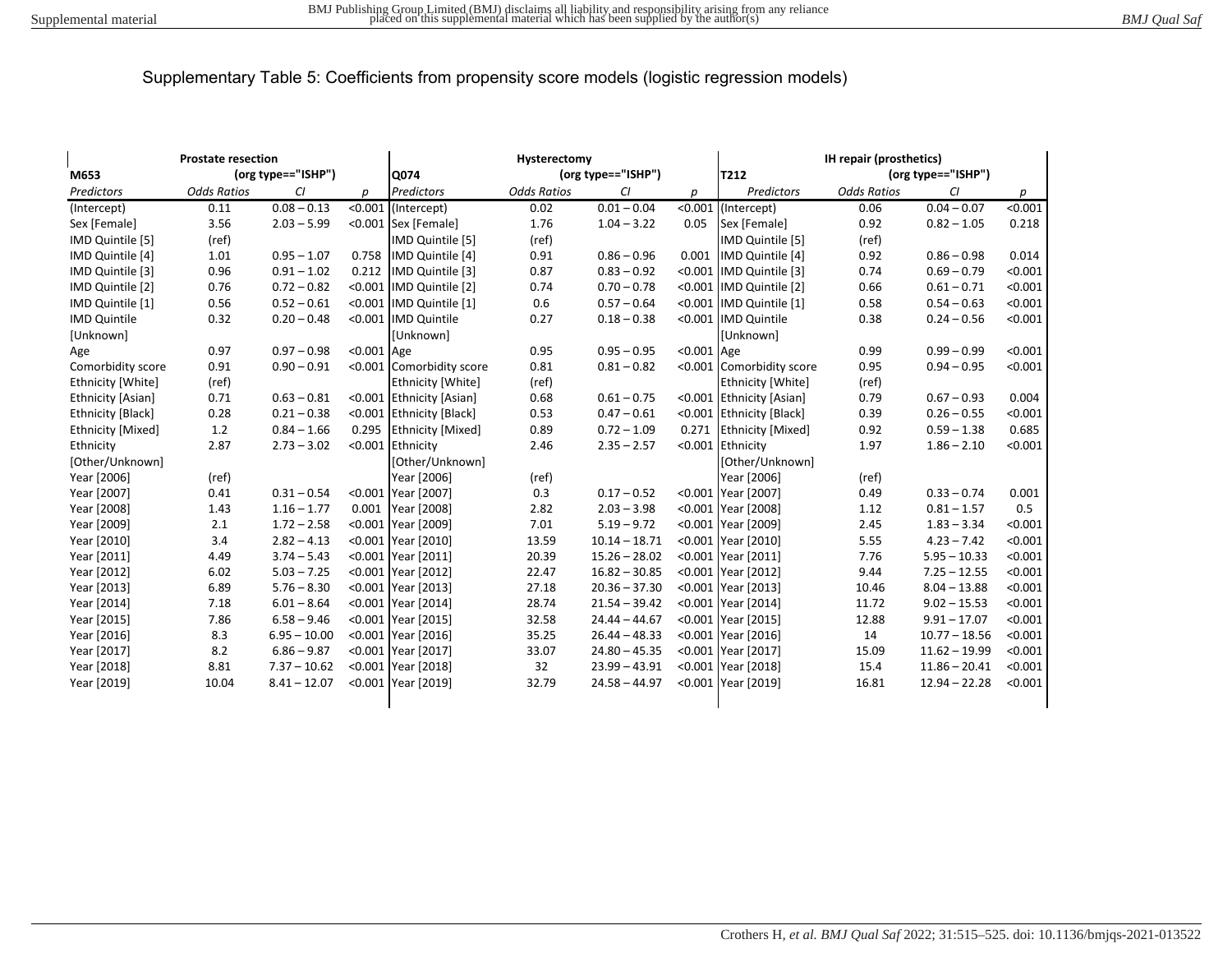| <b>Lumbar decompression</b><br>(org type=="ISHP")<br>V255 |                    |                 |            | THR (cemented)<br>(org type=="ISHP")<br>W371 |                    |               |         | THR (no cement)<br>(org type=="ISHP")<br>W381 |                    |                 |         |
|-----------------------------------------------------------|--------------------|-----------------|------------|----------------------------------------------|--------------------|---------------|---------|-----------------------------------------------|--------------------|-----------------|---------|
| Predictors                                                | <b>Odds Ratios</b> | CI              | р          | Predictors                                   | <b>Odds Ratios</b> | CI            | р       | Predictors                                    | <b>Odds Ratios</b> | CI              | р       |
| (Intercept)                                               | 0.04               | $0.03 - 0.07$   | < 0.001    | (Intercept)                                  | 0.1                | $0.08 - 0.11$ | < 0.001 | (Intercept)                                   | 0.01               | $0.00 - 0.01$   | < 0.001 |
| Sex [Female]                                              | 0.99               | $0.96 - 1.03$   | 0.77       | Sex [Female]                                 | 1.05               | $1.01 - 1.08$ | 0.009   | Sex [Female]                                  | 1.04               | $1.00 - 1.07$   | 0.029   |
| IMD Quintile [5]                                          | (ref)              |                 |            | IMD Quintile [5]                             | (ref)              |               |         | IMD Quintile [5]                              | (ref)              |                 |         |
| IMD Quintile [4]                                          | 1.01               | $0.95 - 1.07$   | 0.761      | IMD Quintile [4]                             | 0.86               | $0.83 - 0.90$ |         | <0.001 IMD Quintile [4]                       | 1.03               | $0.98 - 1.08$   | 0.195   |
| IMD Quintile [3]                                          | 0.96               | $0.90 - 1.02$   | 0.148      | IMD Quintile [3]                             | 0.74               | $0.71 - 0.77$ |         | <0.001 IMD Quintile [3]                       | 0.92               | $0.87 - 0.96$   | 0.001   |
| IMD Quintile [2]                                          | 0.85               | $0.80 - 0.90$   |            | <0.001 IMD Quintile [2]                      | 0.63               | $0.60 - 0.66$ |         | <0.001 IMD Quintile [2]                       | 0.74               | $0.70 - 0.78$   | < 0.001 |
| IMD Quintile [1]                                          | 0.7                | $0.66 - 0.75$   |            | <0.001 IMD Quintile [1]                      | 0.49               | $0.46 - 0.52$ |         | <0.001 IMD Quintile [1]                       | 0.6                | $0.56 - 0.64$   | < 0.001 |
| <b>IMD Quintile</b>                                       | 0.07               | $0.05 - 0.11$   |            | <0.001 IMD Quintile                          | 0.22               | $0.16 - 0.29$ |         | <0.001 IMD Quintile                           | 0.08               | $0.06 - 0.10$   | < 0.001 |
| [Unknown]                                                 |                    |                 |            | [Unknown]                                    |                    |               |         | [Unknown]                                     |                    |                 |         |
| Age                                                       | 0.99               | $0.99 - 0.99$   | <0.001 Age |                                              | 0.99               | $0.99 - 0.99$ | < 0.001 | Age                                           | 1.01               | $1.01 - 1.02$   | < 0.001 |
| Comorbidity score                                         | 0.94               | $0.94 - 0.95$   |            | <0.001 Comorbidity score                     | 0.91               | $0.91 - 0.92$ |         | <0.001 Comorbidity score                      | 0.93               | $0.93 - 0.94$   | < 0.001 |
| Ethnicity [White]                                         | (ref)              |                 |            | Ethnicity [White]                            | (ref)              |               |         | Ethnicity [White]                             | (ref)              |                 |         |
| Ethnicity [Asian]                                         | 0.81               | $0.71 - 0.92$   | 0.002      | <b>Ethnicity [Asian]</b>                     | 0.61               | $0.45 - 0.83$ | 0.002   | <b>Ethnicity [Asian]</b>                      | 0.53               | $0.40 - 0.69$   | < 0.001 |
| Ethnicity [Black]                                         | 0.56               | $0.43 - 0.70$   |            | <0.001 Ethnicity [Black]                     | 0.55               | $0.38 - 0.77$ | 0.001   | <b>Ethnicity [Black]</b>                      | 0.36               | $0.28 - 0.46$   | < 0.001 |
| <b>Ethnicity [Mixed]</b>                                  | 0.74               | $0.53 - 1.00$   | 0.059      | <b>Ethnicity [Mixed]</b>                     | 0.6                | $0.33 - 1.01$ | 0.071   | <b>Ethnicity [Mixed]</b>                      | 0.5                | $0.32 - 0.74$   | 0.001   |
| Ethnicity                                                 | 1.7                | $1.62 - 1.78$   |            | <0.001 Ethnicity                             | 3.25               | $3.12 - 3.39$ | < 0.001 | Ethnicity                                     | 1.81               | $1.73 - 1.89$   | < 0.001 |
| [Other/Unknown]                                           |                    |                 |            | [Other/Unknown]                              |                    |               |         | [Other/Unknown]                               |                    |                 |         |
| Year [2006]                                               | (ref)              |                 |            | Year [2006]                                  | (ref)              |               |         | Year [2006]                                   | (ref)              |                 |         |
| Year [2007]                                               | 1.41               | $0.84 - 2.45$   | 0.208      | Year [2007]                                  | 1.23               | $1.05 - 1.44$ | 0.01    | Year [2007]                                   | 2.29               | $1.54 - 3.50$   | < 0.001 |
| Year [2008]                                               | 1.37               | $0.84 - 2.36$   | 0.229      | Year [2008]                                  | 3.07               | $2.68 - 3.54$ | < 0.001 | Year [2008]                                   | 5.15               | $3.58 - 7.69$   | < 0.001 |
| Year [2009]                                               | 2.74               | $1.73 - 4.59$   |            | <0.001 Year [2009]                           | 3.11               | $2.70 - 3.58$ |         | <0.001 Year [2009]                            | 10.95              | $7.70 - 16.20$  | < 0.001 |
| Year [2010]                                               | 3.73               | $2.39 - 6.18$   |            | <0.001 Year [2010]                           | 4.12               | $3.59 - 4.73$ |         | <0.001 Year [2010]                            | 17.42              | $12.30 - 25.69$ | < 0.001 |
| Year [2011]                                               | 6.83               | $4.42 - 11.24$  |            | <0.001 Year [2011]                           | 5.2                | $4.55 - 5.96$ |         | <0.001 Year [2011]                            | 23.31              | $16.48 - 34.36$ | < 0.001 |
| Year [2012]                                               | 8.93               | $5.80 - 14.65$  |            | <0.001 Year [2012]                           | 5.52               | $4.84 - 6.33$ |         | <0.001 Year [2012]                            | 24.51              | $17.34 - 36.11$ | < 0.001 |
| Year [2013]                                               | 10.63              | $6.92 - 17.43$  |            | <0.001 Year [2013]                           | 6.66               | $5.84 - 7.61$ |         | <0.001 Year [2013]                            | 30.14              | $21.32 - 44.39$ | < 0.001 |
| Year [2014]                                               | 12.85              | $8.37 - 21.06$  |            | <0.001 Year [2014]                           | 6.77               | $5.95 - 7.75$ |         | <0.001 Year [2014]                            | 34.79              | $24.63 - 51.20$ | < 0.001 |
| Year [2015]                                               | 14.16              | $9.23 - 23.20$  |            | <0.001 Year [2015]                           | 7.46               | $6.55 - 8.54$ |         | <0.001 Year [2015]                            | 41.56              | $29.43 - 61.17$ | < 0.001 |
| Year [2016]                                               | 16.15              | $10.52 - 26.45$ |            | <0.001 Year [2016]                           | 7.05               | $6.18 - 8.07$ |         | <0.001 Year [2016]                            | 43.3               | $30.66 - 63.72$ | < 0.001 |
| Year [2017]                                               | 17.32              | $11.29 - 28.37$ |            | <0.001 Year [2017]                           | 7.07               | $6.19 - 8.10$ |         | <0.001 Year [2017]                            | 54.74              | $38.77 - 80.55$ | < 0.001 |
| Year [2018]                                               | 16.39              | $10.68 - 26.83$ |            | <0.001 Year [2018]                           | 8.07               | $7.07 - 9.24$ |         | <0.001 Year [2018]                            | 63.16              | $44.73 - 92.94$ | < 0.001 |
| Year [2019]                                               | 18.2               | $11.87 - 29.80$ |            | <0.001 Year [2019]                           | 8.3                | $7.28 - 9.51$ |         | <0.001 Year [2019]                            | 65.65              | $46.49 - 96.61$ | < 0.001 |
|                                                           |                    |                 |            |                                              |                    |               |         |                                               |                    |                 |         |